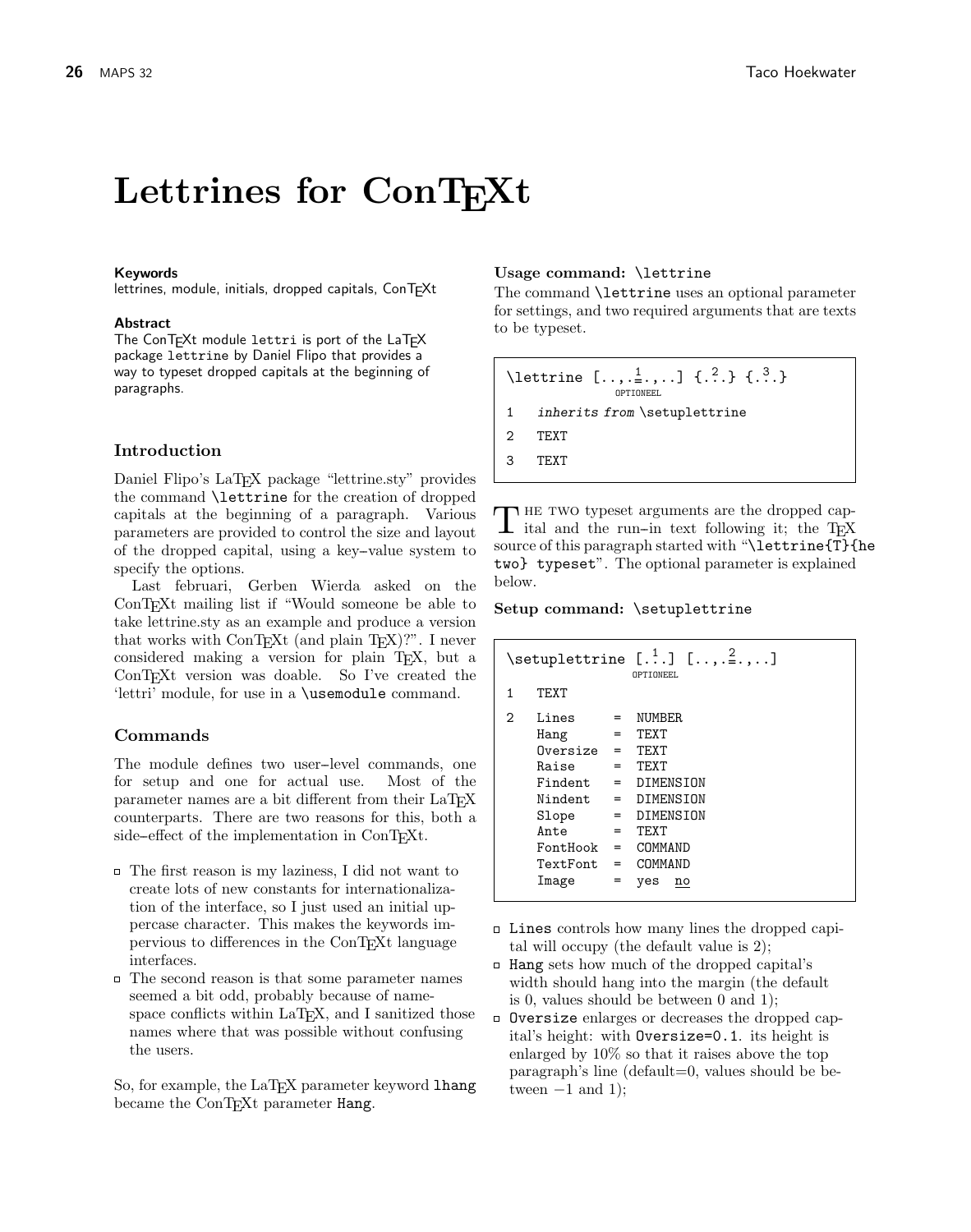- $\Box$  Raise does not affect the dropped capital's height, but moves it up (if positive) or down (if negative); useful with capitals like J or Q which have a positive depth (default=0, values should be between −1 and 1);
- $\Box$  Findent (positive or negative) controls the horizontal gap between the dropped capital and the indented block of text (default=0pt);
- $\Box$  Nindent shifts the indented lines, starting from the second line, horizontally by the specified amount (default=0.5em);
- $\square$  Slope can be used with dropped capitals like A or V to add an extra shift (positive or negative) to the indentation of each line starting from the third one (no effect if Lines=2, default=0pt);
- Ante can be used to typeset something before the dropped capital (typical use is for French guillemets starting the paragraph).
- $\Box$  Image will force **\lettrine** to replace the letter normally used as dropped capital by an image. \lettrine[Image=yes]{A}{n exemple} will load **A**.eps or **A**.pdf instead of letter A.
- $\Box$  FontHook can be used to change the font and/or color of the dropped capital (default: empty)
- $\Box$  TextFont can be used to change the font and/or color of the run-in text (default:  $\succeq$ sc)

The first, optional argument to the **\setuplettrine** command allows you to create presets: The settings that follow will apply only if the first text argument of \lettrine (see below) matches this string exactly. I have used this command at the top of this article:

\setuplettrine[T][Findent=0.2em,Nindent=0.2em, Oversize=.05,Hang=.15]]

because otherwise the example on the previous page would not have been as nice as it is.

# Examples

The following examples were all adapted from the file demo.tex that is part of Daniel Flipo's original distribution. I've been forced to make some changes here and there because the font for the Maps is quite different from the font in the original examples, but I have not made changes to the original french text.

## Standard options (using 2 lines)

\lettrine{E}{n} plein marais...

 $\mathbf{E}^\text{N}$ plein marais de la Souteyranne, à quelques kilomètres au nord d'Aigues-Mortes, se trouve kilom`etres au nord d'Aigues-Mortes, se trouve la Tour Carbonnière. Construite au XIII<sup>e</sup> siècle, elle contrôlait l'unique voie d'accès terrestre de la ville fortifiée, celle qui menait à Psalmody, l'une des ¡¡ abbayes de sel¿¿ dont il ne reste que quelques vestiges.

# Lettrine on a single line

\lettrine[Lines=1]{E}{n} plein marais...

 $E_{\text{N}}$  plein marais de la Souteyranne, à quelques kilomètres au nord d'Aigues-Mortes, se trouve la Tour Carbonnière.

# Lettrine on a three lines

\lettrine[Lines=3]{E}{n} plein marais...

El N plein marais de la Souteyranne, à quelques ki-lomètres au nord d'Aigues-Mortes, se trouve la Tour Carbonnière. Construite au XIII<sup>e</sup> siècle, elle contrôlait l'unique voie d'accès terrestre de la N plein marais de la Souteyranne, à quelques kilomètres au nord d'Aigues-Mortes, se trouve la Tour Carbonnière. Construite au XIII<sup>e</sup> siècle, ville fortifiée, celle qui menait à Psalmody, l'une des ¡¡abbayes de sel¿¿ dont il ne reste que quelques vestiges.

# Lettrine in the margin

# \lettrine[Hang=1, Nindent=0pt, Lines=3] {J}{ustement},...

 $\boldsymbol{\mathsf{U}}$ USTEMENT, à quelques kilomètres au nord d'Aigues-Mortes, se trouve la Tour Carbonnière. Construite au XIII<sup>e</sup> siècle, elle contrôlait l'unique voie d'accès terrestre de la ville fortifiée, celle qui menait à Psalmody, l'une des ¡¡abbayes de sel¿¿ dont il ne reste que quelques vestiges. L'abbaye était ravitaillée  $\mathrm{dit}\text{-}\mathrm{on}\,$  — par un souterrain qui la reliait au château de Treillan.

## Lettrine oversised, and partly in the margin

## \lettrine[Lines=3,Hang=0.2,Oversize=0.25]  ${E}{n}$  ...

EN Pein marais de la Souteyranne, à quelques kilomètres au nord d'Aigues-Mortes la Tour Carbonnière. Construite au XIII<sup>e</sup> siècle, elle contrôlait l'unique voie d'accès terrestre de la ville In plein marais de la Souteyranne, à quelques kilom`etres au nord d'Aigues-Mortes la Tour Carbonnière. Construite au XIII<sup>e</sup> siècle, elle fortifiée, celle qui menait à Psalmody, l'une des ¡¡ abbayes de sel $\lambda$ <sub>i</sub> ...

## A guillemet in front of the lettrine

# \lettrine[Ante={<<}]{E}{n} plein marais ...

 $\rm{ii}\sum$ plein marais de la Souteyranne, à quelques libres is trouve kilom`etres au nord d'Aigues-Mortes, se trouve la Tour Carbonnière. Construite au XIII<sup>e</sup> siècle, elle